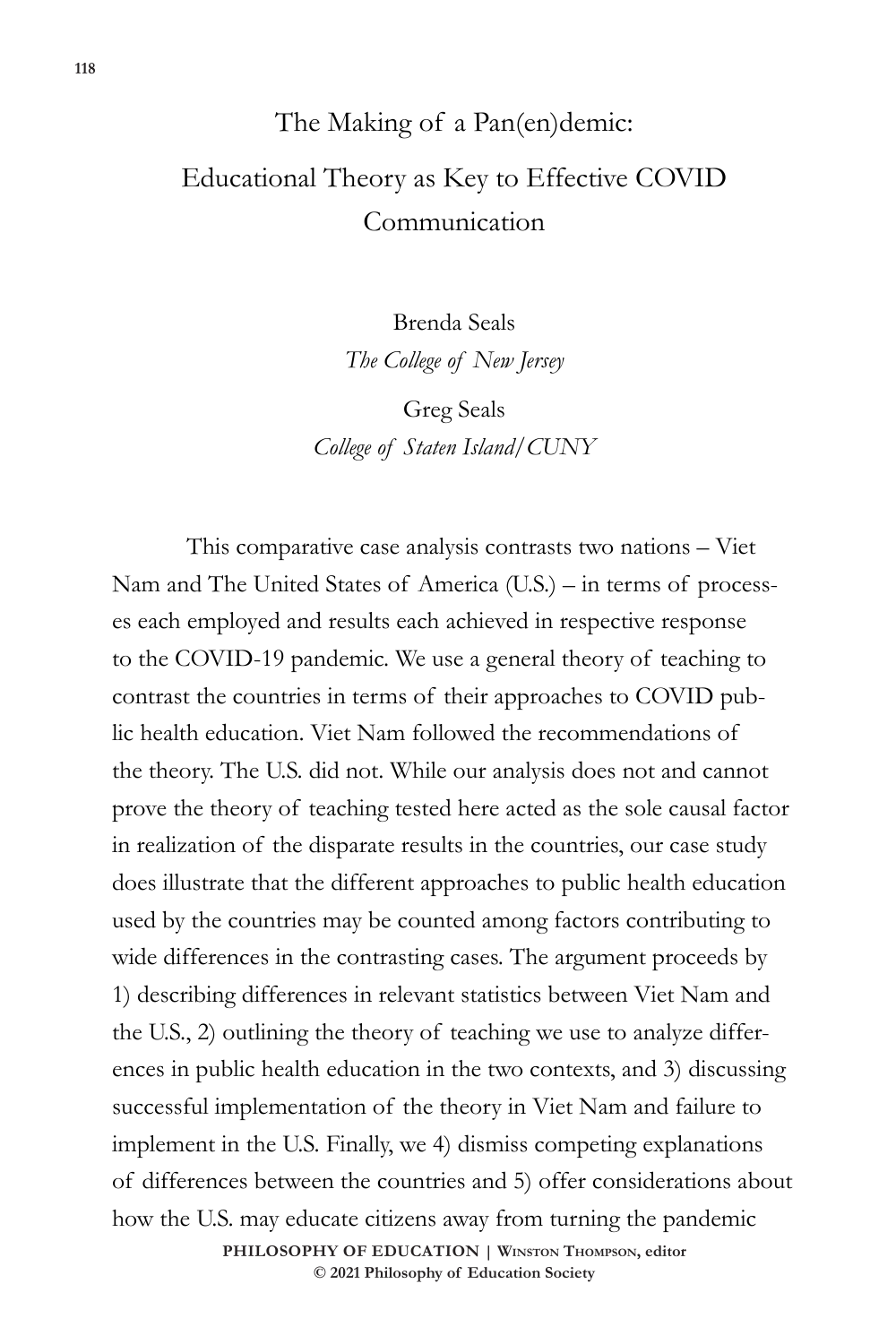into a pan(en)demic.

#### RESULTS OF PANDEMIC RESPONSES JANUARY 2021 IN THE U.S. AND VIET NAM

The U.S., with a total population of 328 million, accounts for about four percent of the total human population of the world (7.6 billion). Viet Nam, with a population of 96 million, accounts for about one percent of the world's population. According to the World Health Organization (WHO), there have been, as of late January 2021, about 96 million cases of COVID-19 worldwide and about 2 million deaths from the disease. The U.S. accounts for about twenty five percent of cases worldwide (24 million) and about twenty percent of COVID deaths (400,000). Viet Nam reports only .0001 percent of cases worldwide (1,154) and .00175 percent (35) of coronavirus deaths. See charts below:<sup>1</sup> because the U.S. is still recording cases and deaths at near record levels for the country, WHO rates it as in conditions of "community transmission." Because Viet Nam has for several months recorded sporadic cases and no deaths, WHO downgraded its status to "clusters of cases." Even allowing that the U.S. tested more vigorously than Viet Nam, death tolls in the countries indicate large disparity in usefulness of the countries' responses to the pandemic. We explore the role public health education played in producing Vietnamese success and U.S. failure in meeting the challenge.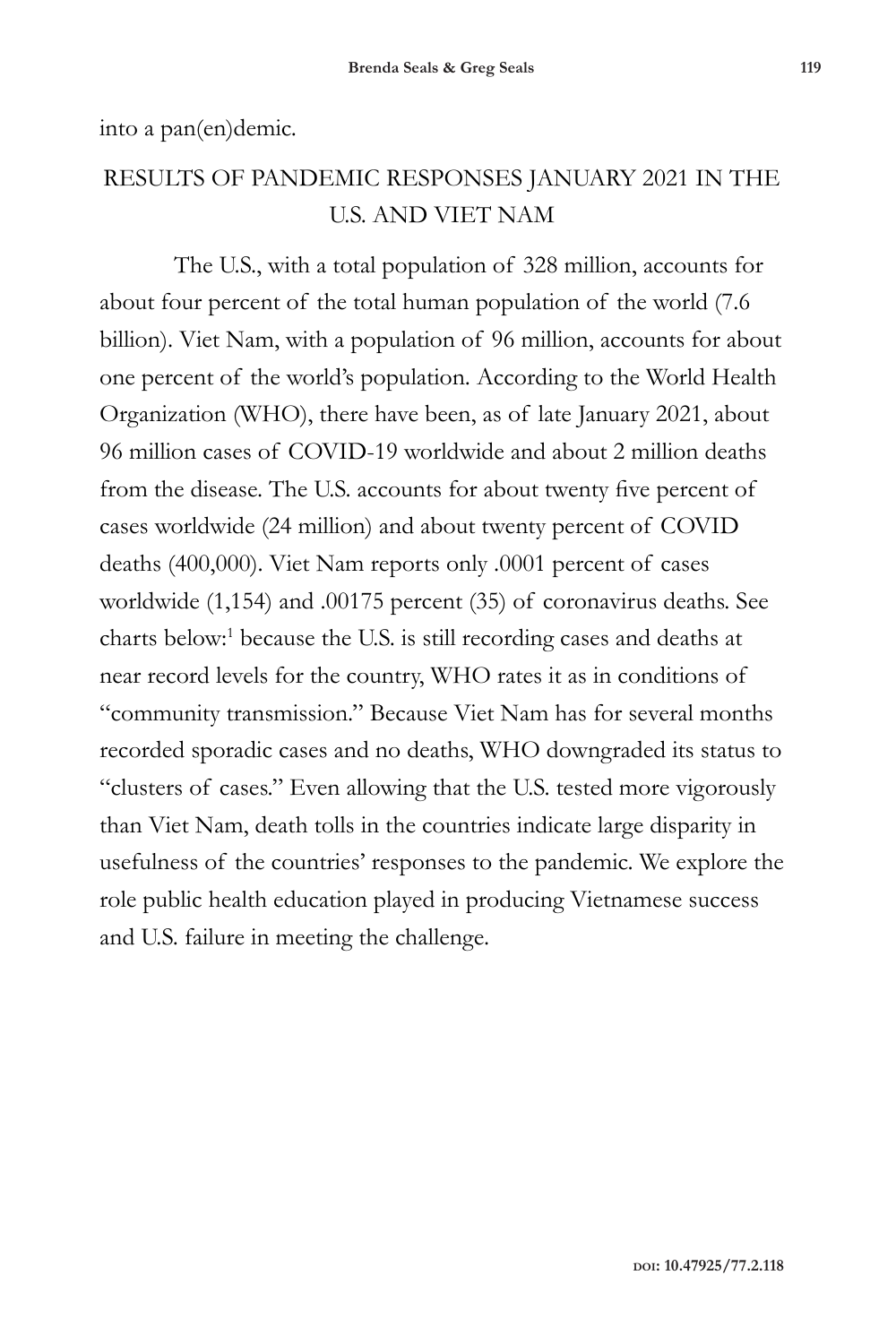





New deaths in Viet Nam by day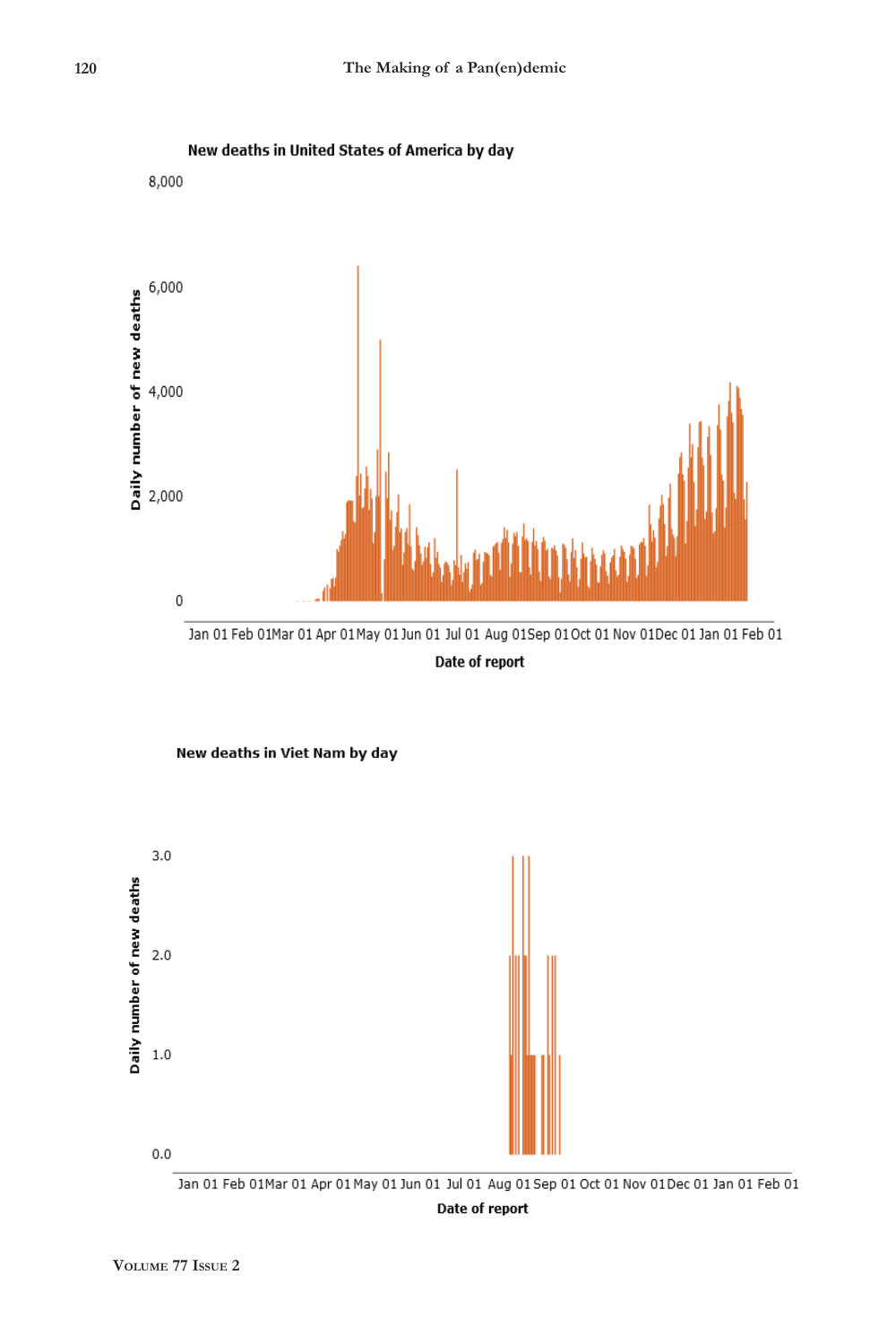The theory of teaching we use to contrast public health education efforts in the U.S. and Viet Nam derives from Dewey's *Experience and Education*: "Continuity and interaction in their active union with each other provide the measure of the educative significance and value of an experience."2 *Continuity* describes the fact that all experiences come out of the past, occur in the present, and move into the future. *Interaction* notes all experiences involve transaction between the psychology of the person having the experience and the physical and social environments in which the experience occurs. That Dewey says continuity and interaction *measure* the educational significance of an experience makes this theory advantageous for carrying out the comparison made in this paper. As measures of educational significance, continuity and interaction present as independent variables in a model explanatory of educational effectiveness, the dependent variable in the model. Continuity describes three independent variables and interaction describes a fourth independent variable. Here is Dewey's heuristic model, with variable labels explained below:3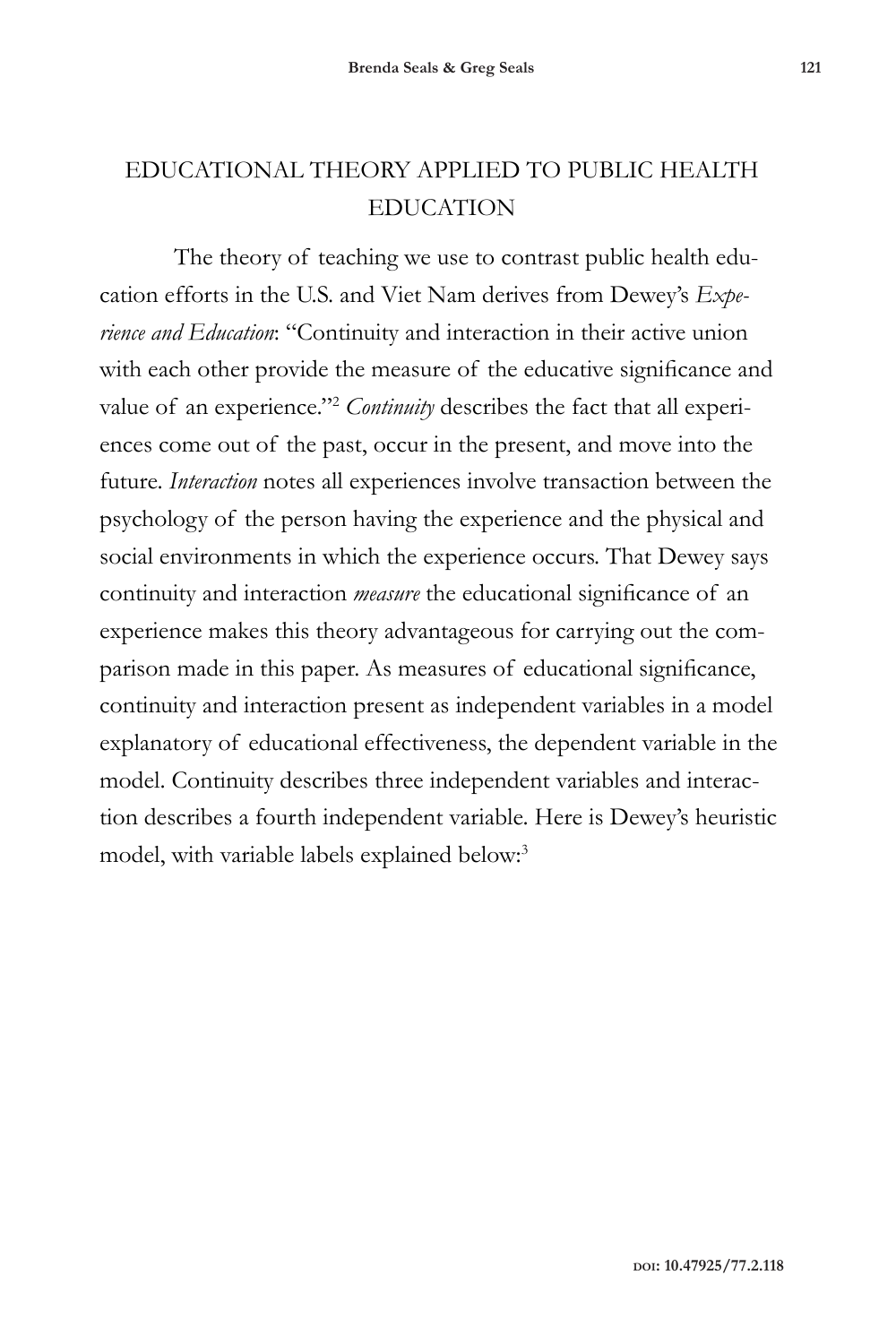

Scientific interpretation of Dewey on continuity, interaction, and educational significance allows comparison across cases via a small set of highly leveraged variables. While we are not testing Dewey's model by comparison between COVID public health education in the two countries, we are, using Dewey's heuristic, comparing the countries in terms of variables descriptive of educational efficacy. Dewey's theory takes us beyond ideological thinking in educational theory to action which produces educational success. As Dewey says, "What is implied in the constructive ideas of philosophy is that they have authority over activity to impel it to bring possible values into existence, not, as in the case of science, that they have authoritative claim to acknowledgement because they are already part of the order of nature."4

While Dewey does not define the variables in the model, we know from what he says about continuity that educational significance is related to previous experiences students bring to the pedagogical encounter, the present quality of the pedagogical encounter, and lasting effects of the pedagogical encounter on students' future experiences. Dewey's comments about interaction indicate the more closely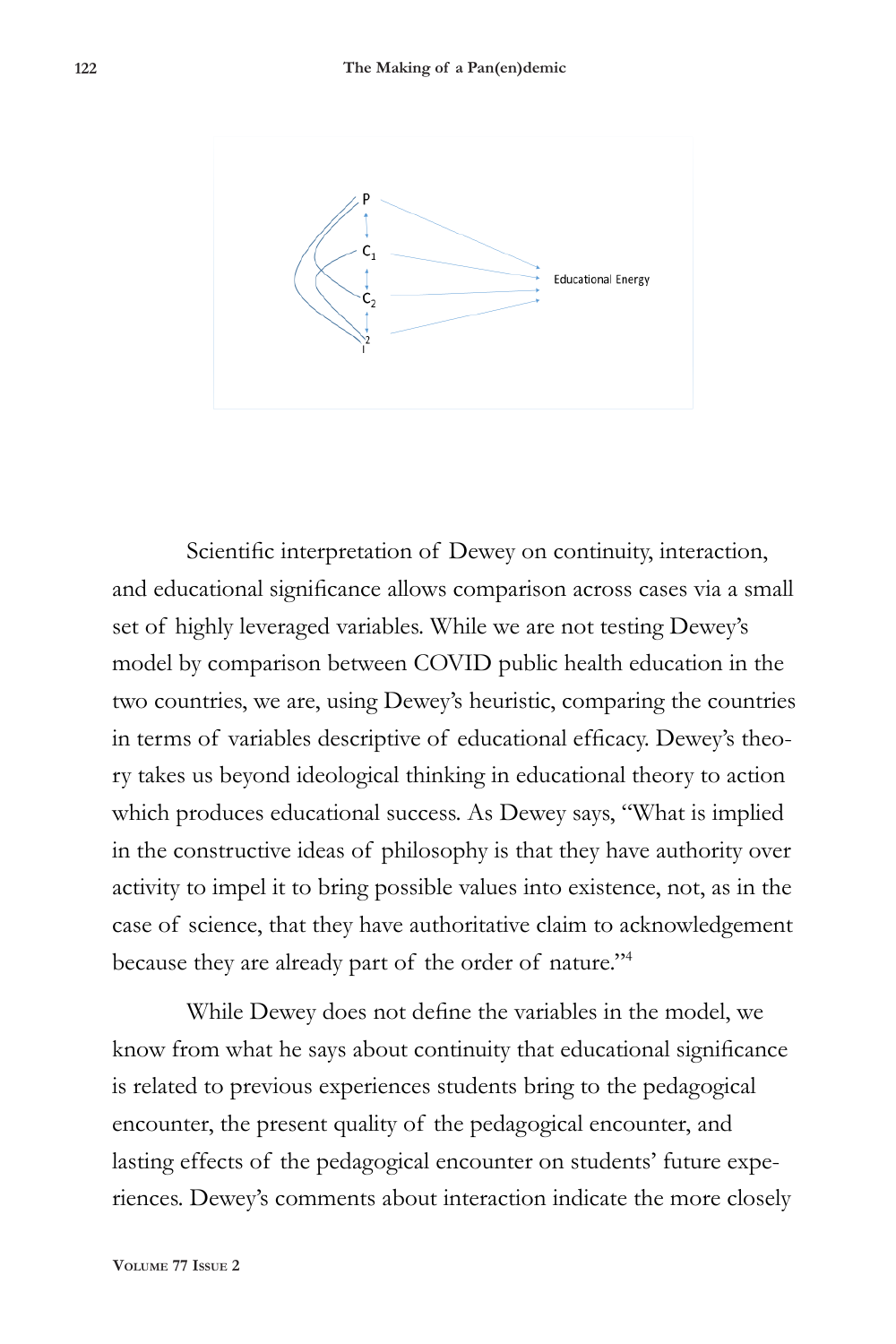engaged in lessons students become, the more likely students learn lessons well. More recent educational theory may be referenced to further define variables in Dewey's model. Variables in Dewey's heuristic are neither arbitrarily chosen nor unrelated to sound theory of teaching as judged by educational theorists working independently of Dewey. Variables in Dewey's heuristic are widely accepted as crucial to effective teaching and are mirrored by Egan's ideas about the imaginative appeal of lessons,<sup>5</sup> Beane's two notions of curricular coherence: internal and external,<sup>6</sup> and Raider-Roth's work on trust in learning.<sup>7</sup>

 *'P':* Egan's developmental theory of imagination understands 'imagination' as 'capacity to make meaning.' The theory is developmental in that it presumes all humans at all ages have all the imaginative capacities Egan's theory describes; but some capacities are more to the forefront of meaning-making at specific times in a lifespan. Egan distinguishes five stages of imaginative development: Somatic, Mythic, Romantic, Philosophic, and Ironic. Somatic imagination, tied to bodily feelings, is operative prior to full development of orality from birth to about two and one-half years. Mythic imagination, in which meaning is made in terms of abstract binary concepts, predominates from ages two and one-half to eight. Years eight to fifteen see Romantic imagination: a focus on extremes of experience come to the forefront of meaning-making. In the late teens and early twenties, humans tend to think in terms of general theories, a type of meaning-making Egan labels Philosophic imagination. In the early twenties and beyond, humans develop Ironic imagination, coming to see all general understandings contain aporia.<sup>8</sup> For Egan, the focus of instruction becomes the way(s) learners imaginatively construct understanding of what is going on around them. Educators working in accordance with Egan develop sensitivity to cognitive tools learners use when making sense of the world.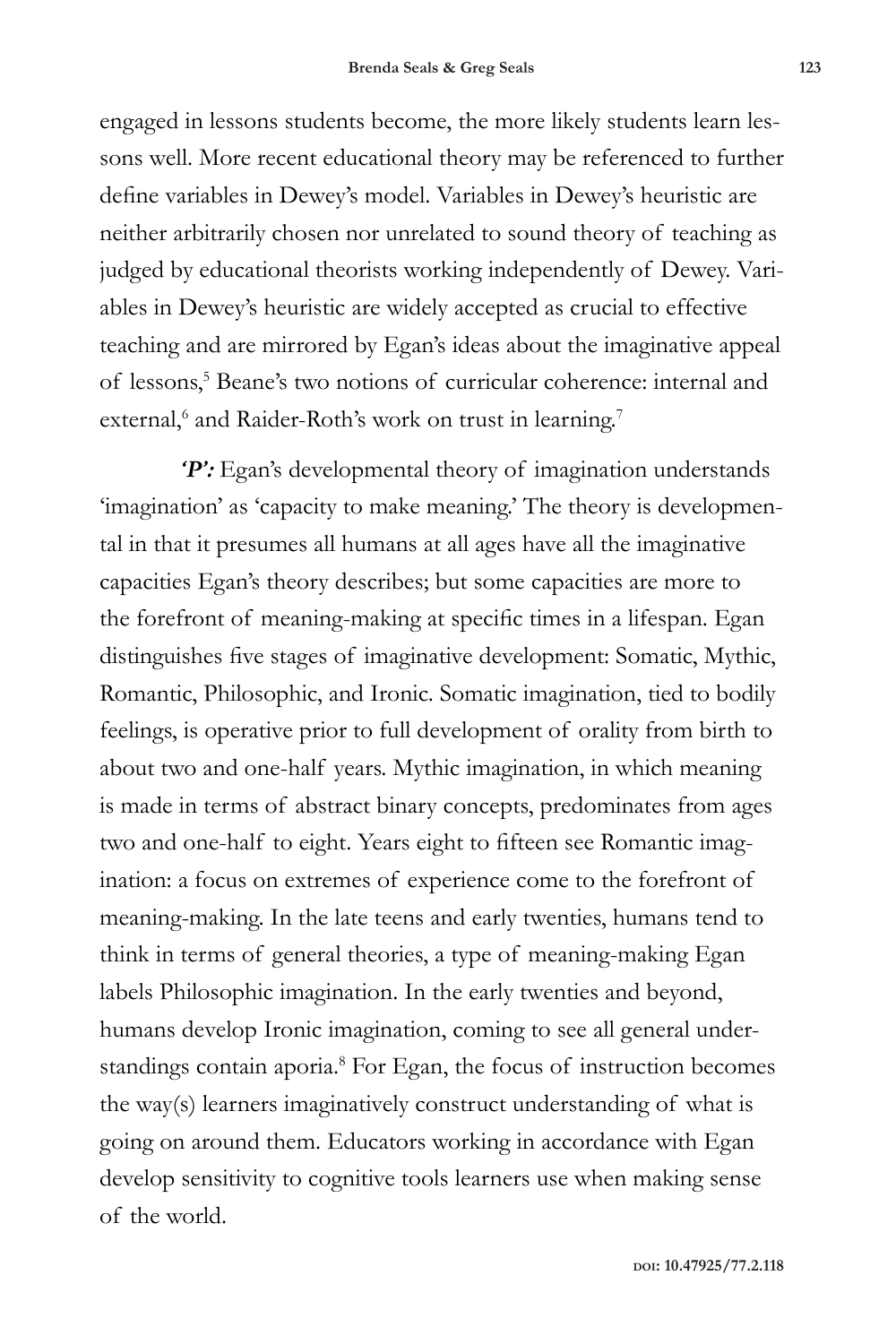'c<sub>1</sub>' and 'c<sub>2</sub>': Beane distinguishes two senses of curriculum coherence: big picture  $(c_1)$  and life-meaning  $(c_2)$ . Beane uses the metaphor of a jigsaw puzzle for big picture curriculum coherence. Curriculum, like jigsaw puzzles, requires a big picture to put pieces together and give meaning to individual pieces. Life-meaning coherence asks about external curriculum coherence, capacity of curriculum to connect to experiences learners have outside contexts in which curriculum is purposely presented. Curricular "glue" is Beane's metaphor for external curriculum coherence.<sup>9</sup> When learners use what they study to better navigate their extra-curricular lives, curriculum will 'stick to them like glue.' Beane says to maximize curriculum coherence big picture *and* life-meaning coherence must be served, "connecting pieces of the curriculum … will promote coherence *only if they enhance the sense of purpose and meaning for young people*;" … "we can systematize, align, and sequence all kinds of things without their necessarily making any kind of sense for young people."10

*'i':* Describing the learning self as a relational self, Raider-Roth's central research focus is instructional effectiveness as determined by intimacy and trust among educators and learners. The stronger the ties that bind learners and educators, the stronger commitment to and confidence in what they learn. According to Raider-Roth, "trusting their knowledge means that they can discuss, use, and depend on their understandings in order to build new ideas, as well as identify concepts that they do not understand."<sup>11</sup> The variable 'i' is squared in the model to indicate social distance between lesson and learners, whether widening or diminishing, develops from both sides simultaneously. Bateson coined the phrase 'complementary schismogenesis' to describe processes of mutual distancing among social groups. We may coin 'complementary affinogenesis' to describe processes of mutual affinity among groups.12

**Volume 77 Issue 2**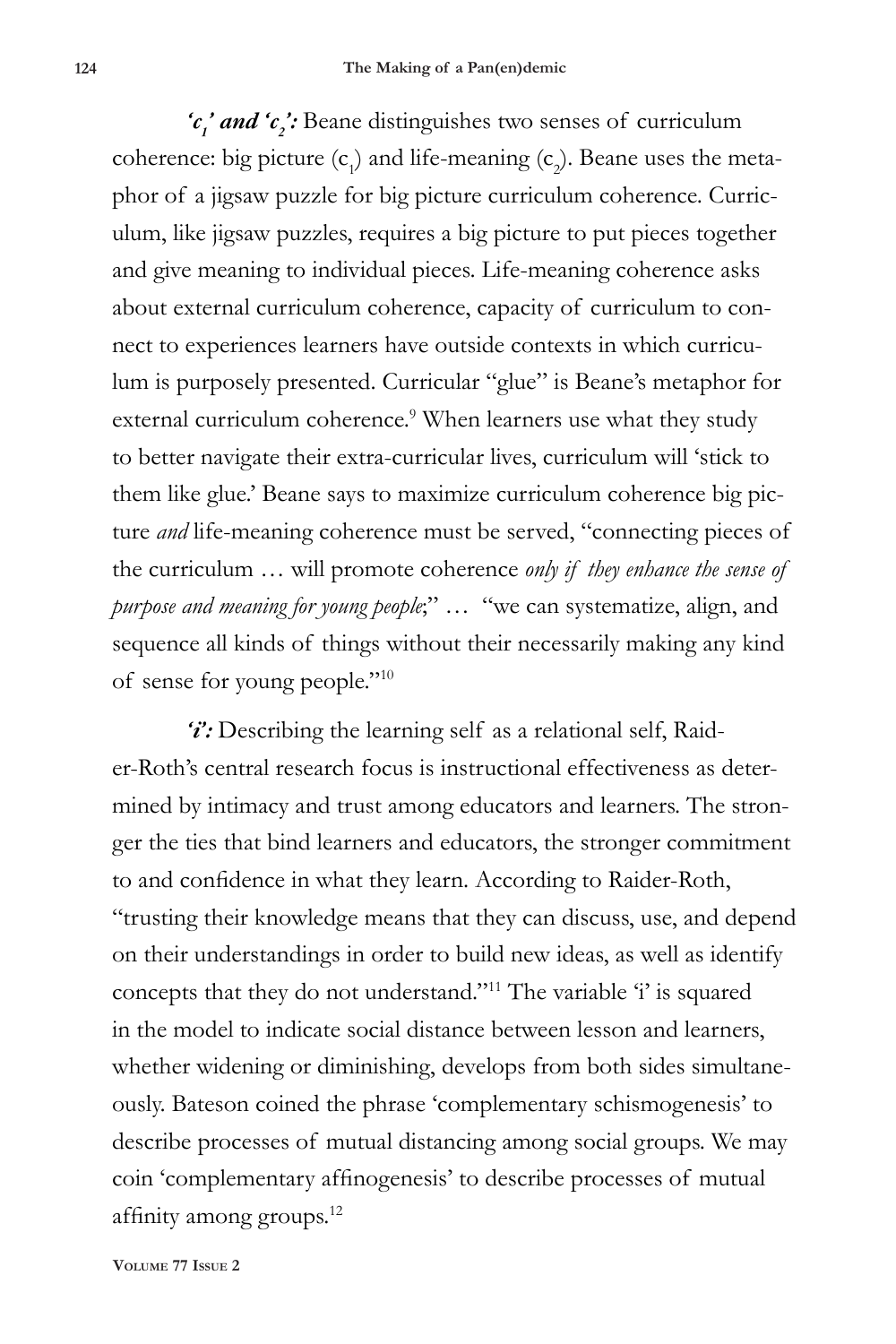If scientific presentation of Dewey's views is off-putting, potential for schismogenesis may be mitigated by a restatement of Dewey's views phenomenologically as life worlds pedagogy. The life world is everyone's paramount reality and consists of stocks of knowledge (P), pragmatic tasks  $(c_2)$ , and patterns of interpersonal understanding (i2 ).13 Using life worlds pedagogy to approach instruction, a teacher's job is to get students to adopt curriculum  $(c<sub>1</sub>)$  into their life world. Adoption of curriculum into life world creates greater or lesser educational energy (E) depending on how deeply or shallowly curriculum reaches into the life world.

*'E':* What Dewey calls educational significance, we call educational energy. 'Educational energy' (E) may sound strange, but it expresses with exactitude metaphorical ways people talk already. Teachers speak of students' "aha moments" when "light bulbs come on." This connects E to electricity. Expressions like "hit by a ton of bricks" when encountering life-changing experiences seem more than metaphor as they express physicists' formula for energy: mass times velocity. The well-known observation "education is the kindling of a flame, not the filling of a vessel" expresses the warm glow accompanying coming to know. With more philosophical precision, think of E as what philosophers recognize as epistemic emotions, like surprise, curiosity, and (un)certainty.14 'E' describes the emotional intensity with which students learn. This need not localize learning to what Collins calls "dramatic" emotions. Emotions may be long-lasting: "Whatever we call them, we must also be able to talk about the long-term emotional tones, even the ones that are so calm and smooth as not to be noticed. In theoretical terms, it is the long-lasting ones (that I discuss as emotional energy, EE) that are of greatest importance. But I will attempt to show that the dramatic, short-term emotions are best explained against the backdrop of the long-term emotions."15 Dewey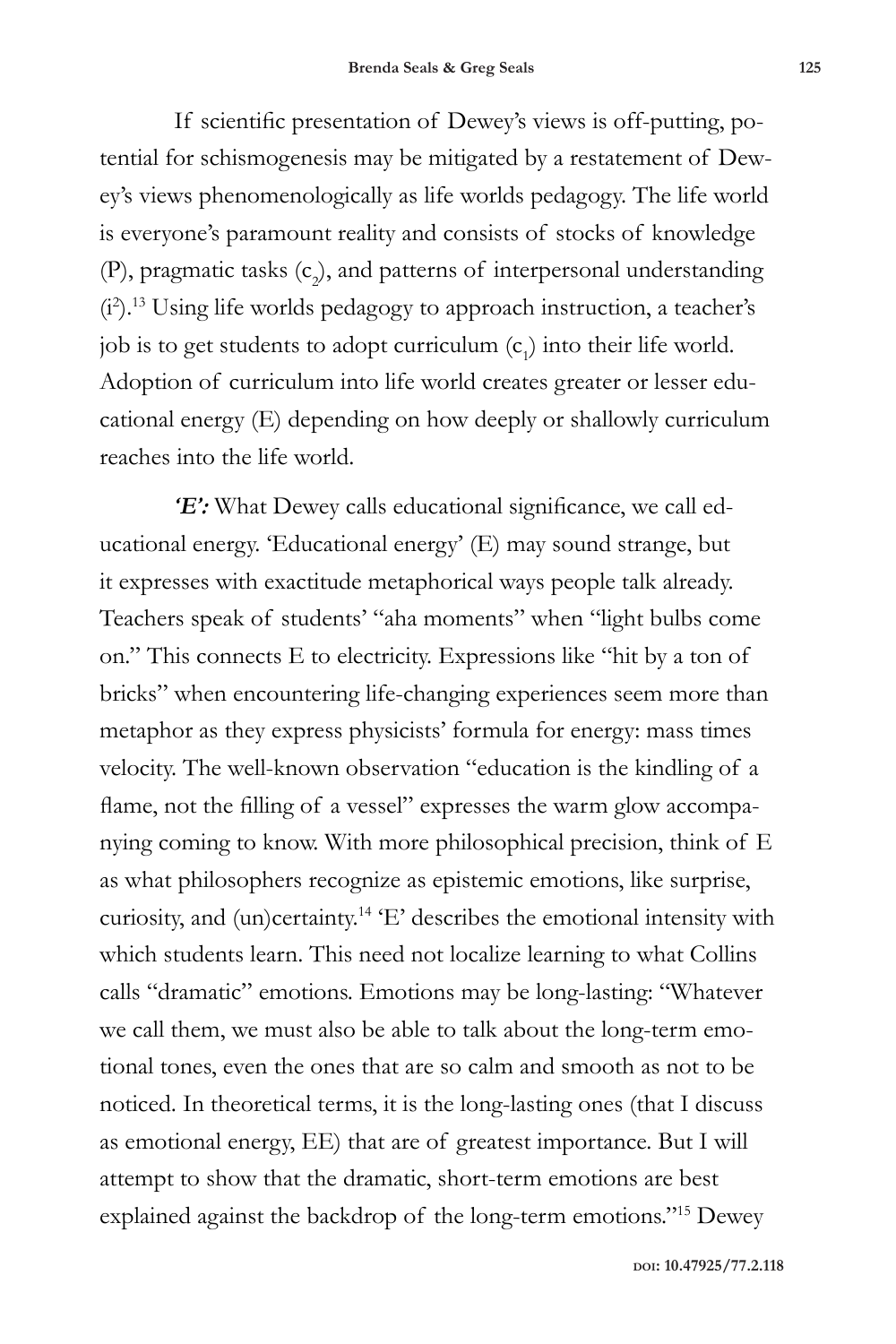recognizes this sort of E, discussing the commonplace but false belief that humans are improbably (if not impossibly) expected to act intelligently. Dewey observes, "This view would be more credible if any systematic effort … had ever been undertaken with a view to making the method of intelligence, exemplified in science, supreme in education. There is nothing in the inherent nature of habit that prevents intelligent method from becoming itself habitual; and there is nothing in the nature of emotion to prevent the development of intense emotional allegiance to the method."16

Taken together as ideas explanatory of educational energy, insights of Dewey, Egan, Beane, and Raider-Roth demonstrate how responsibilities generated by a general theory of teaching extend to patterns of communication in public health education. The capacity of public health educators to speak coherently about response to the pandemic, their ability to appeal to ways of making meaning prevalent among the publics to which they speak, the skillfulness with which public health educators gain the trust of the citizenry they address, and recognition of improvement in quality of life among populations under public health instruction explain differences in population-wide responses to public health education. The next section bears this out via variable-by-variable comparison of the U.S. and Viet Nam COVID public health education.

## USING DEWEY'S HEURISITIC TO ASSESS EFFECTIVENESS OF COVID PUBLIC HEALTH EDUCATION

Among differences cited as affecting COVID outcomes in the U.S. and Viet Nam are Viet Nam's speedy, decisive response; its rigorous isolation of infected persons; and concern to protect vulnerable populations. The U.S. failed all these categories.17 Also included among important factors is quality of public health education. Not surprising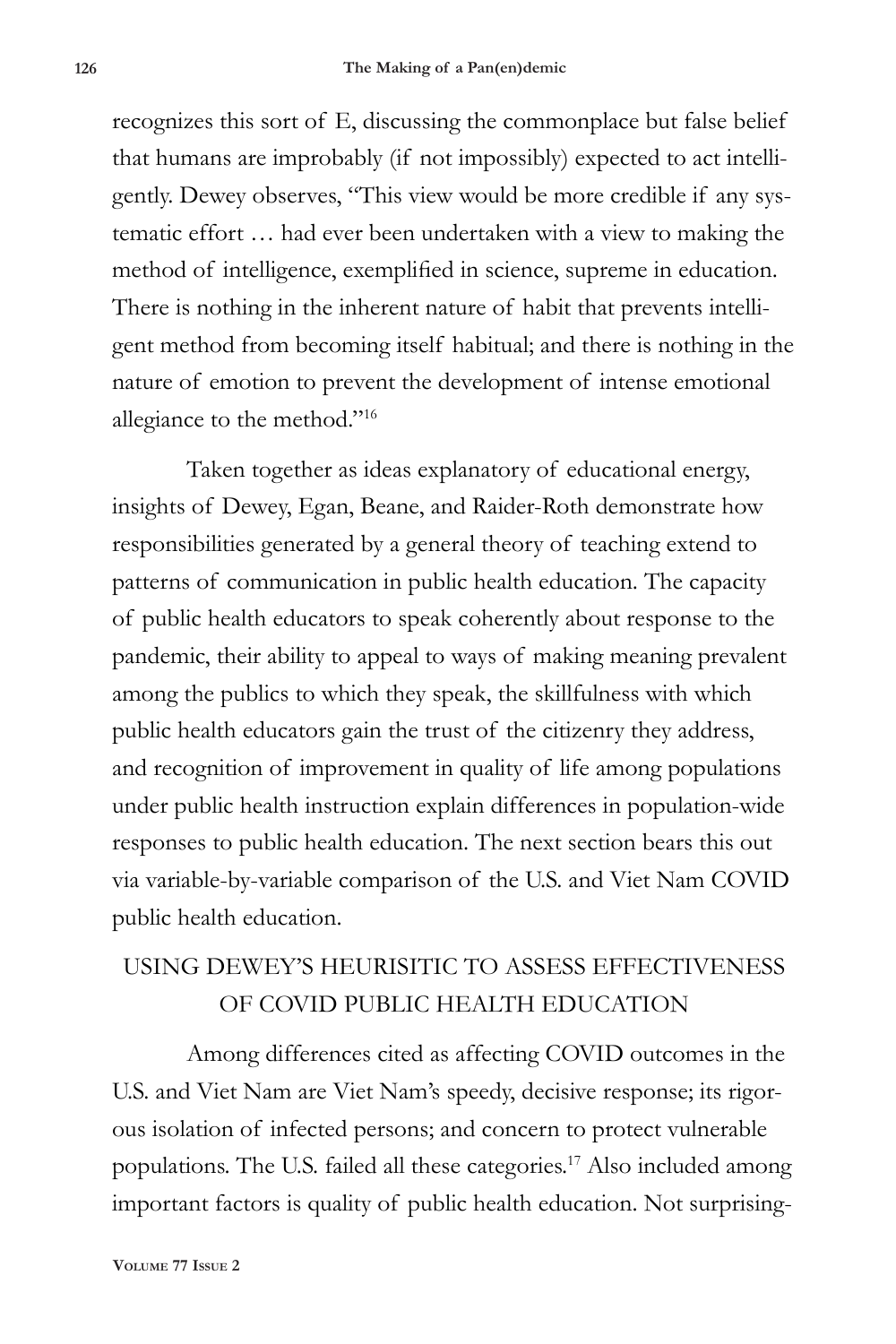ly, messages were most effective in gaining voluntary compliance with mitigation/prevention protocols when messages were clear and consistent, tailored to an audience, designed to build widespread trust, and projective of positive futures. We redescribe these commonsense ideas in terms of variables in Dewey's heuristic. Viet Nam achieved good scores on all variables in Dewey's model, resulting in high E as the Vietnamese accepted COVID curriculum widely and deeply into their life worlds. The U.S. achieved poor scores on all variables, resulting in low E, with sporadic acceptance and sometimes rejection of COVID curriculum.

*c1 :* The U.S. has been criticized for lack of clarity in public health messaging. Neither behaviors needing to be changed to mitigate the pandemic nor best ways to change those behaviors were made clear to Americans.18 Since March 2020, the U.S. Centers for Disease Control and Prevention (CDC) reversed itself on the benefits of wearing masks. Originally arguing masks were not helpful, the U.S. Surgeon General recently apologized for that early error.19 Mask-wearing is politicized in the U.S., some government officials refusing to wear masks as demonstration of disregard for public health recommendations.<sup>20</sup> U.S. citizens got conflicting information on availability and recommendations for COVID testing. As late as July, questions arose concerning the merit of lockdowns. Government officials (mayors, governors, the president) vied for authority to control lockdown measures. The long list of characters advising on COVID control measures, each with different opinions, hastened disintegration of COVID curriculum at the federal level.<sup>21</sup> Scores on  $c_1$  plummeted when COVID curriculum became internally incoherent. Malecki, et al., note, in times of risk, such as infectious disease outbreaks, successful risk management communication relies on two components: hazard and outrage. Smaller perceived risk of hazard produces greater outrage at precautionary social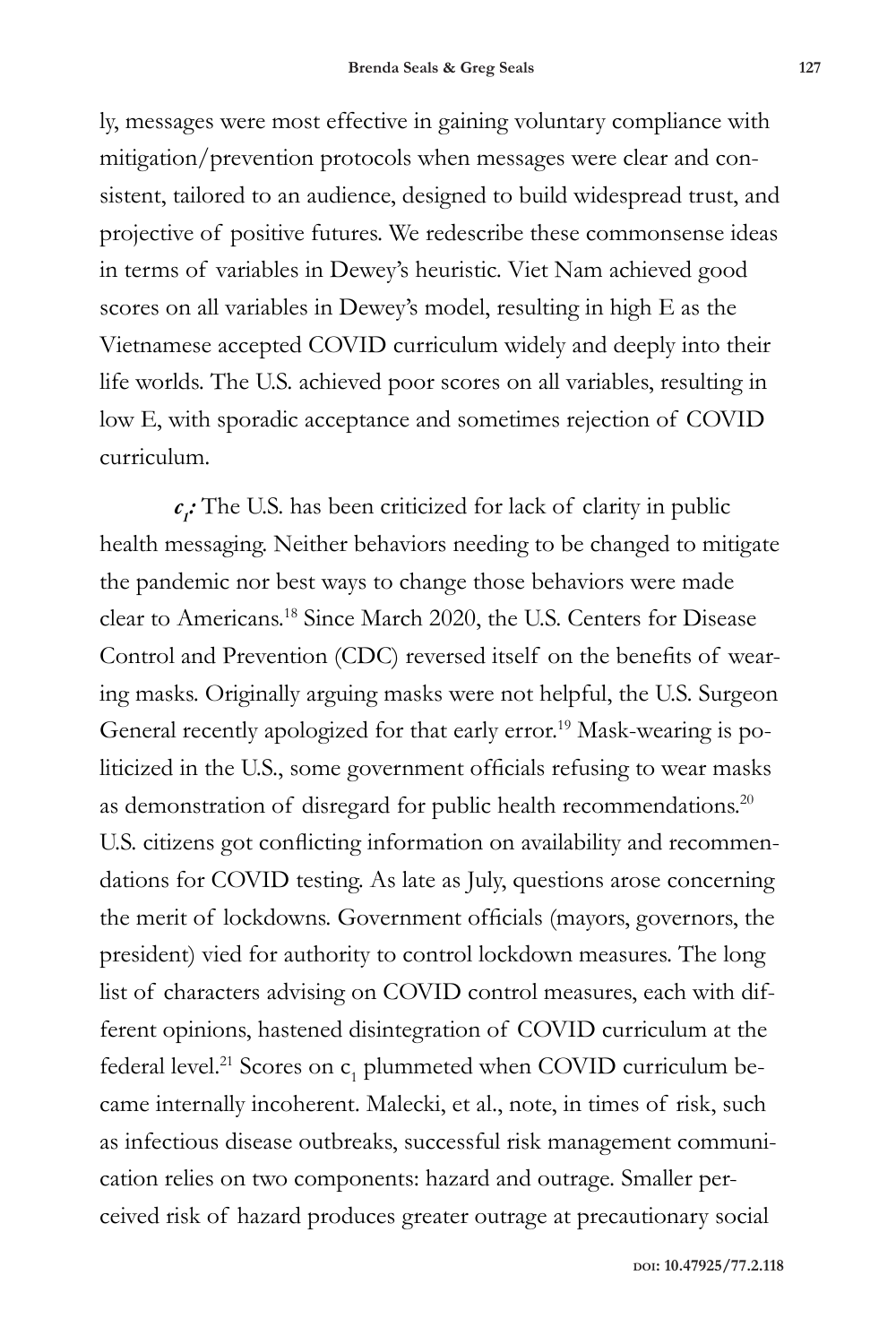limitations. The U.S. offered incoherent COVID curriculum: as hazard became minimized, outrage increased. The first part of the message (low hazard, e. g. "COVID is a hoax") contradicts, by obviation, the second part (take precautions); and leaves Americans resentful of imposition of behavioral change to mitigate the pandemic. Incoherent curriculum resulted in widespread resistance.<sup>22</sup> Viet Nam, from day one, gave citizens clear and consistent messages of great hazard. Perception of great hazard cohered with messages about precautions. Coherent curriculum produced widespread voluntary compliance.<sup>23</sup>

*P:* U.S. portrayal of the pandemic took an untoward 'Mythic' imaginative turn. Messaging about the pandemic was cast in abstract binary opposites. Chief among these was the "us versus them" approach in claims the disease was a "foreign" menace.24 This rhetoric pitted Americans against the world and had detrimental effects on social interactions in the U.S. (explained at 'i' below). Viet Nam took a "Philosophic" approach to pandemic messaging, offering public-health-informed theory about the spread of infectious disease. Epidemiological theory formed the basis for a general approach to disease prevention, including mask wearing, social distancing, and partial lockdowns limiting local/global travel to "essential activities." Viet Nam tailored messages to other levels of imaginative development. Perhaps its most famous example of imaginative adaptation of COVID curriculum is the viral Tik Tok video of Vietnamese teenagers dancing to popular music and incorporating into the dance handwashing techniques endorsed by WHO. This clever way of emphasizing the importance of keeping personal space as hygienic as possible relative to Corona virus appealed to the Romantic imagination of a young adult target audience. Inclusion in the video of younger children mimicking moves of older peers and applying the movements to the actual behavior of handwashing additionally provided a "Mythic" response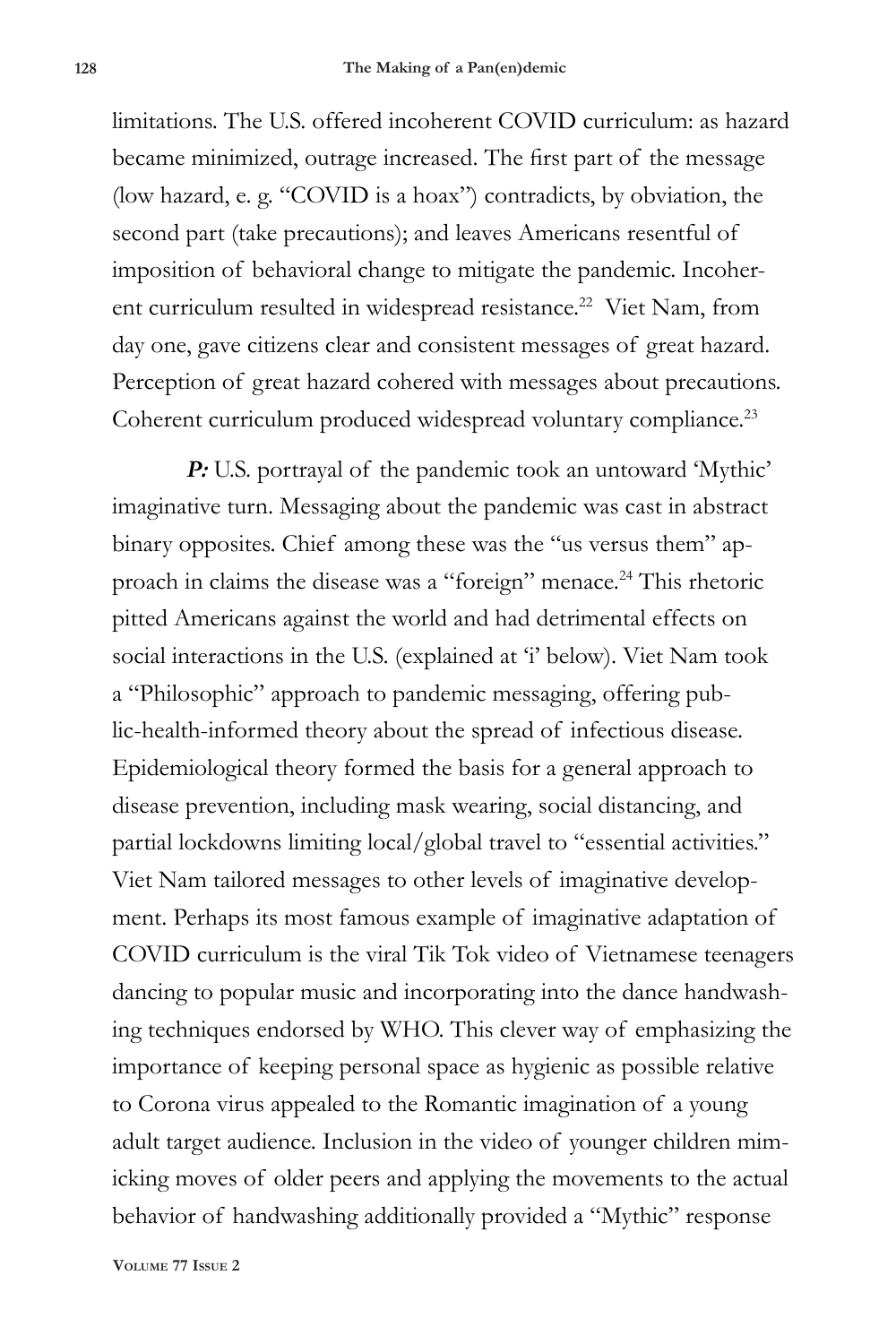of "doing the right moves" versus "not the right moves." Viet Nam reinforced its national message at grassroot levels: schools, agencies, organizations, and businesses. Viet Nam Youth Federation took a leading role in this; but community service workers bore the brunt of the work, receiving commendation from medical care professionals for their ability to clearly communicate COVID messages to a variety of life worlds.<sup>25</sup> Viet Nam is already developing contextualized instructional strategies for resistant groups which include: Southerners; the young; men; those still fearful of COVID; families with more than five members; white-collar workers with steady, full-time employment; and people with post-graduate education.<sup>26</sup> The U.S. has done little to make its message oriented towards science and even less to tailor its message to various audiences. Hutchins's study of compliance of American adults with COVID prevention protocols found compliance highest in those older than 60 and lowest in those ages 18-29. The study concludes that the U.S. needs to find ways to get the message out effectively to socially active young adults. Grassroots efforts are minimal in the U.S. Seals found county public health offices waited long for messaging from above; and even when they received messaging from state and national sources, local organizations tended to repeat messages as received rather than tailor them to local circumstances. $27$ 

*i*: As discussed at 'P,' the U.S. took xenophobic and prejudicial approaches to pandemic messaging using stigmatizing language to describe the virus as being of Chinese origin: "the China flu." The result was blaming Asian-Americans for the pandemic. Things worsened as news about negative economic impacts of the pandemic took centerstage. Already stigmatized groups were further blamed for having caused the economic downturn and, relative to "real" Americans, undeserving of resources. Trust among groups and between groups and the government disintegrated quickly into turf warfare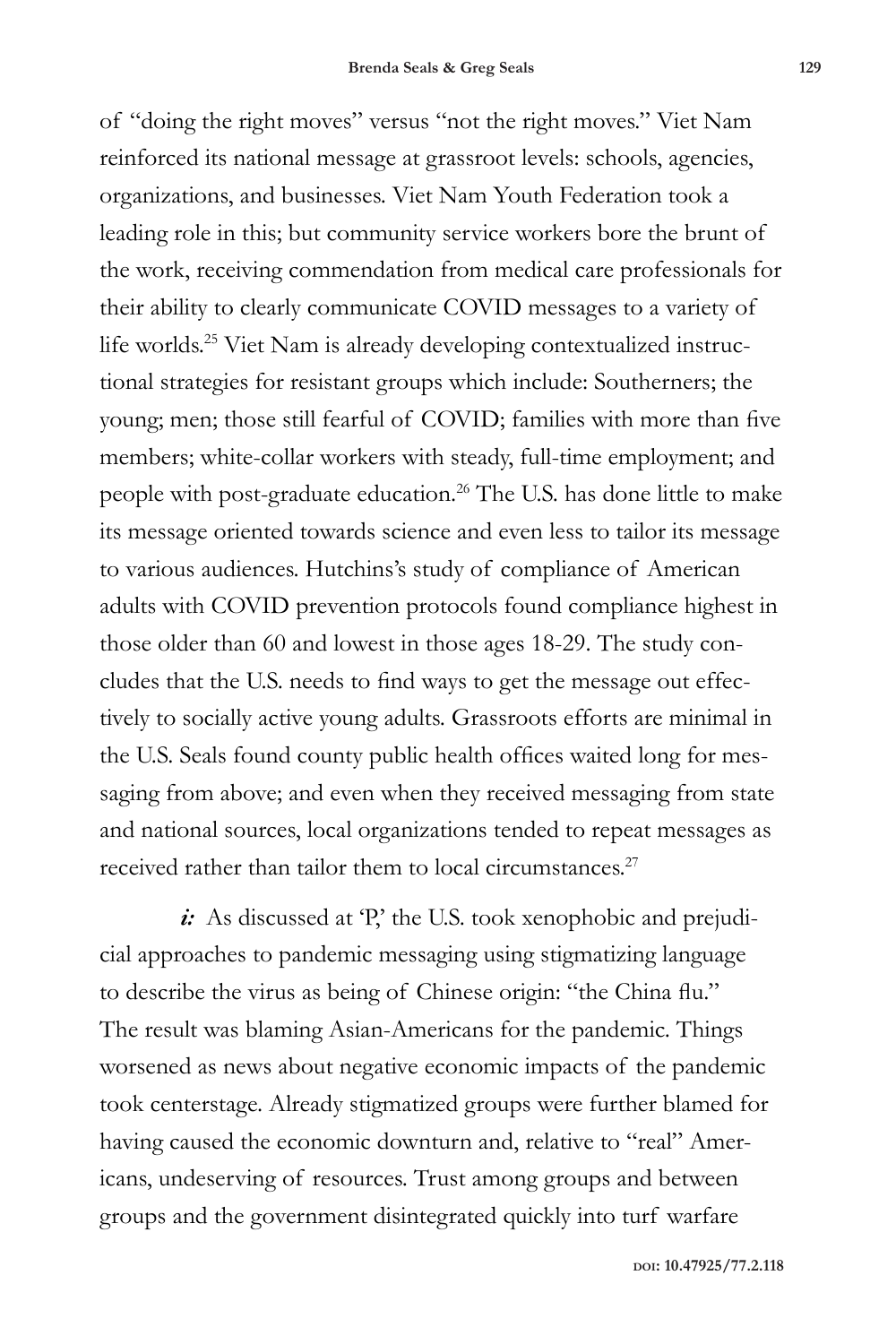over shortages of needed materials and equipment. Citizens formed into "masker" versus "anti-masker" camps debating their ideological differences, not the meaningfulness of messages to mask. Ideological debate cast doubt on government advice.28 Viet Nam used racially/ ethnically neutral language when describing the pandemic; and focused on health risks for all humans. Non-stigmatizing language minimized prejudice against non-Vietnamese populations. Even when Viet Nam resumed European air travel and a spike in cases appeared, the government did not blame Europeans; but redoubled earlier efforts getting the outbreak under control.<sup>29</sup> In Viet Nam, the pandemic received effective intersectoral response from organizations in health, mass media, transportation, education, public affairs, and defense. With clinics and hospitals working together to handle any cases that cropped up, a medical response could be ready to improve sanitation to protect vulnerable populations such as the elderly, those with immune-compromised systems and those with underlying health conditions including asthma, diabetes, and cardiovascular disease. Ready and reliable responses forged connections and created the confidence necessary to fulfill the ethically necessary conditions for a responsible, educational response to the pandemic. U.S. federal, state, and local governments fought over ownership of personal protective equipment as hospitals and clinics begged for materials to care for large numbers of COVID patients. Open disparagement of his COVID advisors by the president called into question the soundness of health education advice from once-honored sources, like the CDC. Disparagement undermined public trust in officials and private trust in fellow citizens.<sup>30</sup>

*c2 :* In Viet Nam, low numbers of cases, few who needed hospitalization, and fewer than 50 deaths overall gave credibility to public health measures. A series of self-report studies among a variety of Vietnamese indicate compliance remains high. In a cross-section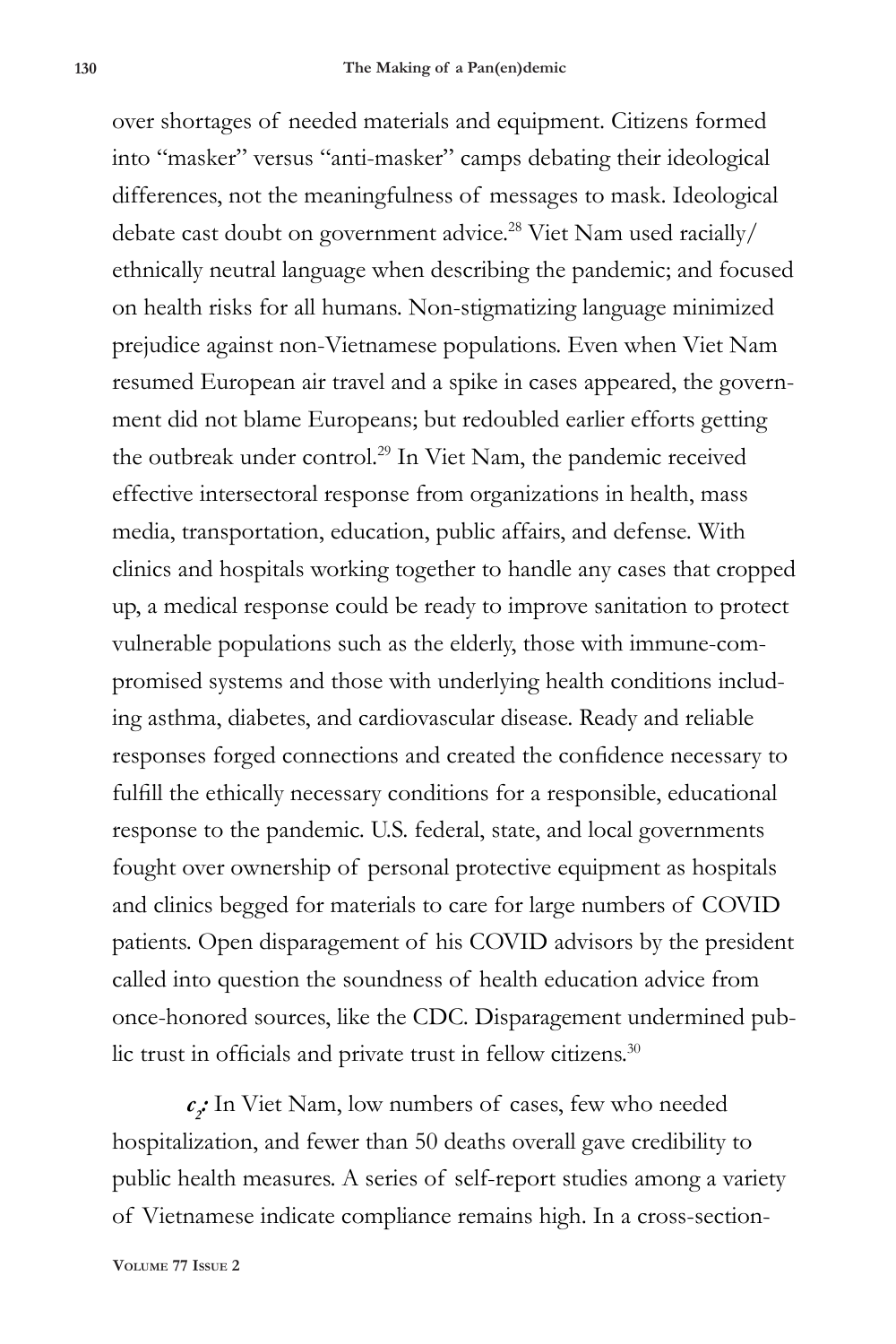al study of 18-59-year-olds, Nhu found 92.2 percent reported high knowledge levels about prevention, 68.6 percent had positive attitudes towards prevention measures, and 76.8 percent practiced all prevention measures.<sup>31</sup> A study of public administrators and health workers found 97.9 percent favoring isolation of cases, 96.8 percent favoring masks, and 92.9 percent in favor of quarantines at localities with new cases.32 A study of chronically ill people revealed 93.7 percent viewed COVID messaging via television or social media, 68.4 percent passed a quiz on COVID knowledge, 90.8 percent reported positive attitudes about COVID, and 77.2 percent practiced prevention protocols.<sup>33</sup> Observational data needs to substantiate these reports. However, rarity of COVID cases and absence of COVID deaths in Viet Nam since September 2020 provide some evidence that most people in the country continue to practice prevention measures. As early as 7 February 2020, Viet Nam was in serious negotiations about how to balance economic and public health security. The country suffered no serious economic downslide.34 Growing numbers of cases and deaths in the U.S. tell the opposite story. Public health education had little effect on the quality of U.S. public health or economic vitality as food insecurity, poverty, and unemployment continue to rise. From 26 February to 24 October 2020, the president claimed over 39 times on many different news stations the COVID virus will "just go away" and the economy  $rebound$ <sup>35</sup>

*E:* Although we have no independent measure of educational energy, COVID public health curriculum seems to have found its way into the life worlds of Viet Nam, but not into those of the U.S. Evidence of adoption of public health curriculum deeply and widely into Vietnamese life worlds resides in the fact that the vast majority of people continue to protect personal space and promote personal health by exercising long-term adherence to public health recommendations.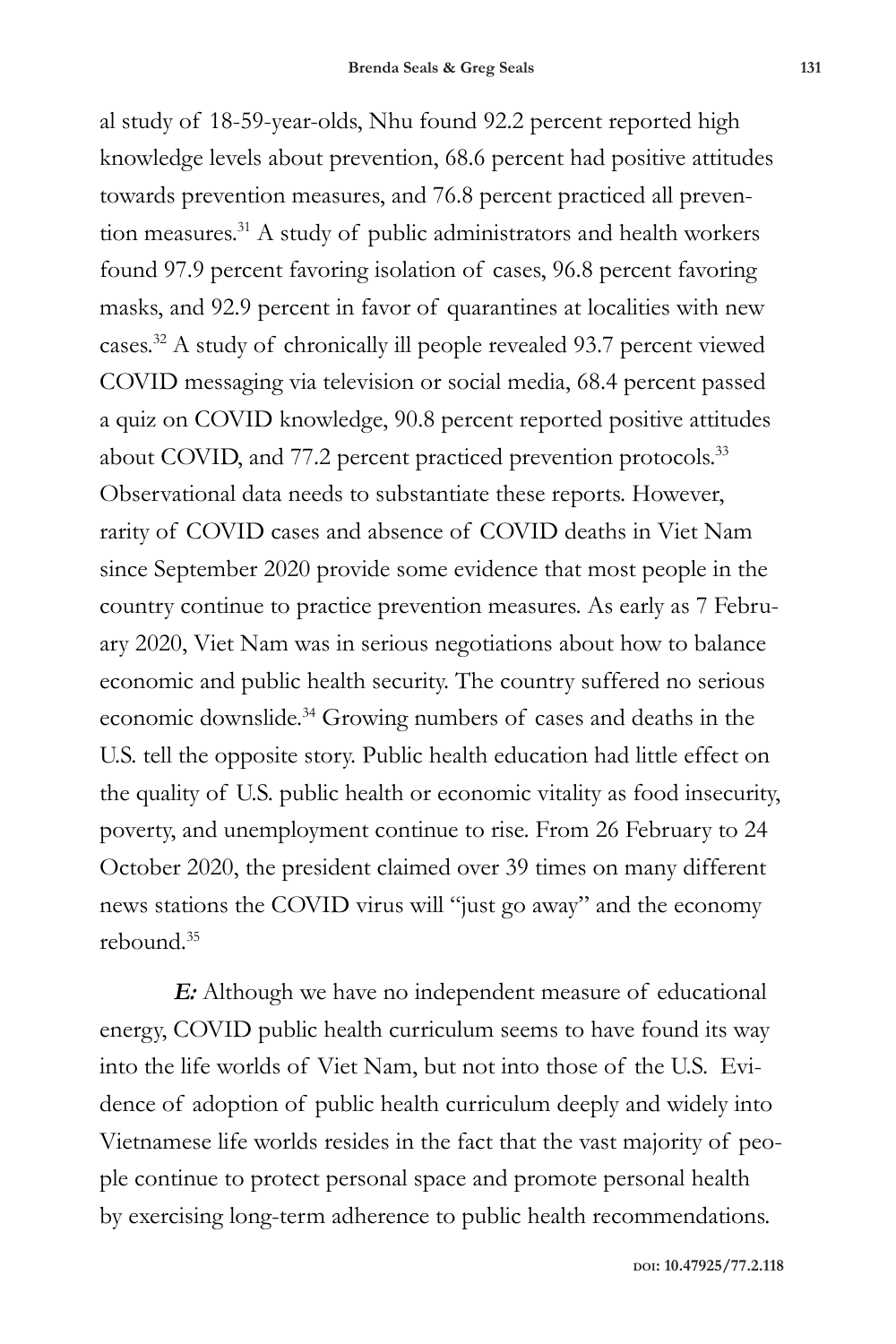Curriculum messaging remained consistent, coherently science-based, adaptive to multiple groups, honest, and minimally disruptive of social life. Numbers of new COVID cases began declining in August. E produced by inculcation of curriculum in ongoing public health education campaigns created a "new normal" with a safer environment, allowing Vietnamese to confidently return to social and work lives, thereby minimizing economic disruption. Return was accomplished with few COVID "spikes" because curriculum reached into and improved the life worlds of the populace. Low E for public health education in the U.S. leaves Americans still subject to recurring lockdowns and, according to WHO, in conditions of community transmission of COVID.

#### FALLACY OF "CULTURE, NOT EDUCATION"

Claims that demographics and culture are the real culprits in disparities described here misdescribe Viet Nam and mistake cause for effect. Some assume Viet Nam's success depends on homogeneous population and communitarian culture. Reverse-wise for failure in the individualistic and heterogeneous U.S. True, the U.S. population is heterogeneous. However, methodologies and findings of COVID research in Viet Nam deny homogeneity. Clearly, different Vietnamese experience different life worlds. To avoid risk of cultural stereotyping, better to argue individualistic *and* communitarian aspects appear in all cultures, rather than erect cultural dichotomies. Consideration of cultures along individualism/communitarianism continua permits observation that public health education in Viet Nam enhanced communitarianism. U.S. public health education exacerbated individualism. Just when Americans most needed to act communally, they were *miseducated* (learned the *wrong* thing with great E) into individualism. Granted, U.S. folks may be relatively inapt pupils when communitarianism is the lesson. However, this, too, points not at American "psychology,"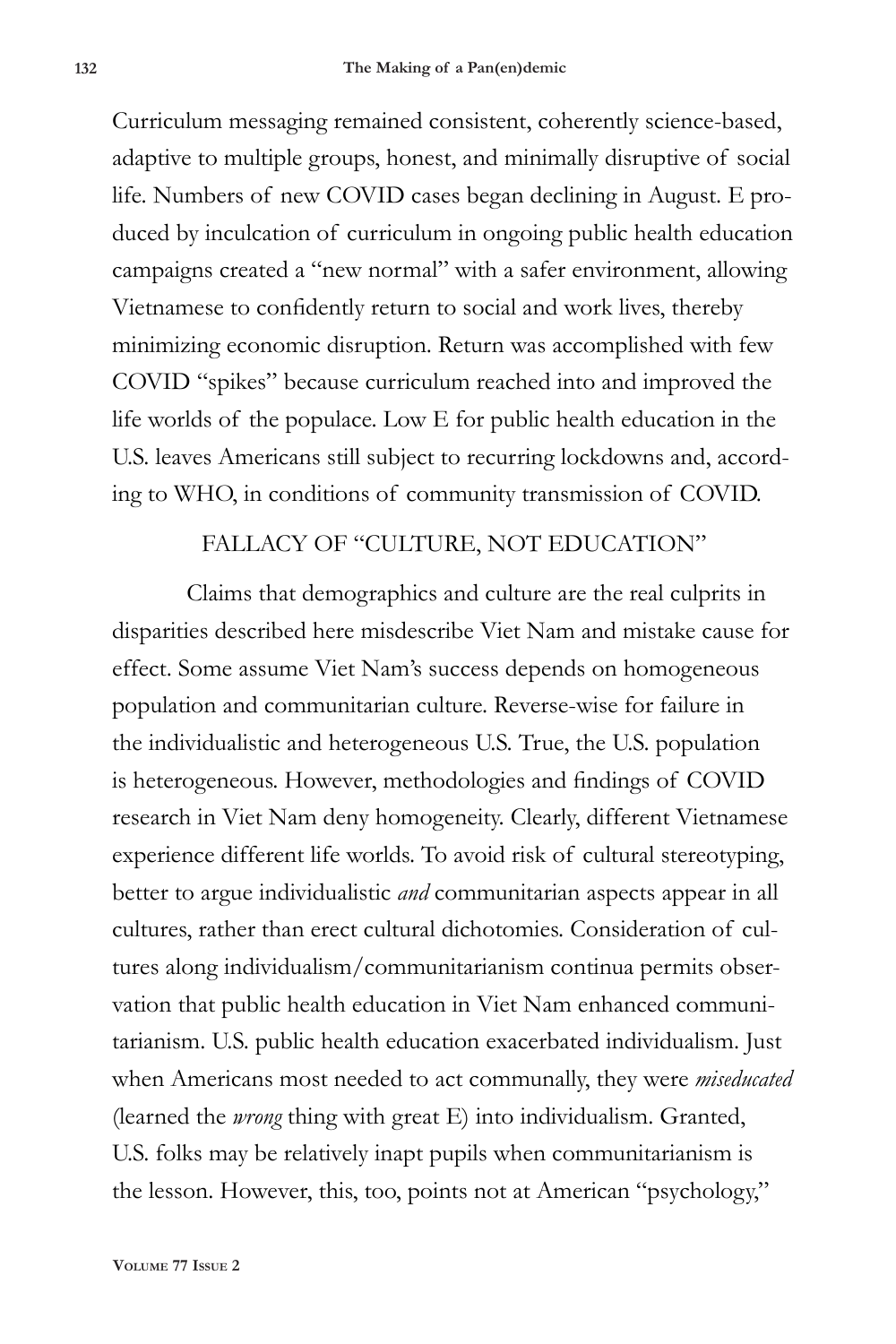but at American society's weak(ening) public structures: U.S. public health systems, especially. The U.S. COVID response revealed systems to be "deficient," "unevolved," "weak," "frail."36 This general assessment may be true of other U.S. public institutions, including education, which may benefit themselves and American society by realizing operational scientific potential. Cries for smaller government may be trumped by making governance more strategic.

## SCIENTIFIC PUBLIC HEALTH EDUCATION TO PREVENT A PAN(EN)DEMIC

The U.S. is in the process of moving from COVID pandemic to COVID endemic. COVID-19 has been around long enough to mutate and reinfect.37 Vaccines may help, but as the virus continues to evolve, we will be hard pressed to eliminate it altogether. Under such conditions COVID-19 will become a regular feature of American life, an infection constantly maintained at baseline without new infections arriving from abroad, a pan(en)demic. Questions about the capacity of science to guide understanding of public health crises find their best answers when scientific health messaging proceeds in strong partnership with scientific educational theory. Together, the science of public health and the science of education fulfil a duty to the public and may yet, even in the U.S., provide an opportunity to create meaningful messaging to prevent — not just slow — the COVID threat by crafting coherent curriculum, improving quality of life, and regaining public trust. The stakes are high enough that the importance of this partnership is clear. COVID-19 demonstrates, with a vengeance in the U.S., that failures in educational effectiveness are matters not only of life and death of the mind; but of life and death themselves. As Ha notes, Viet Nam is a country worth learning from.38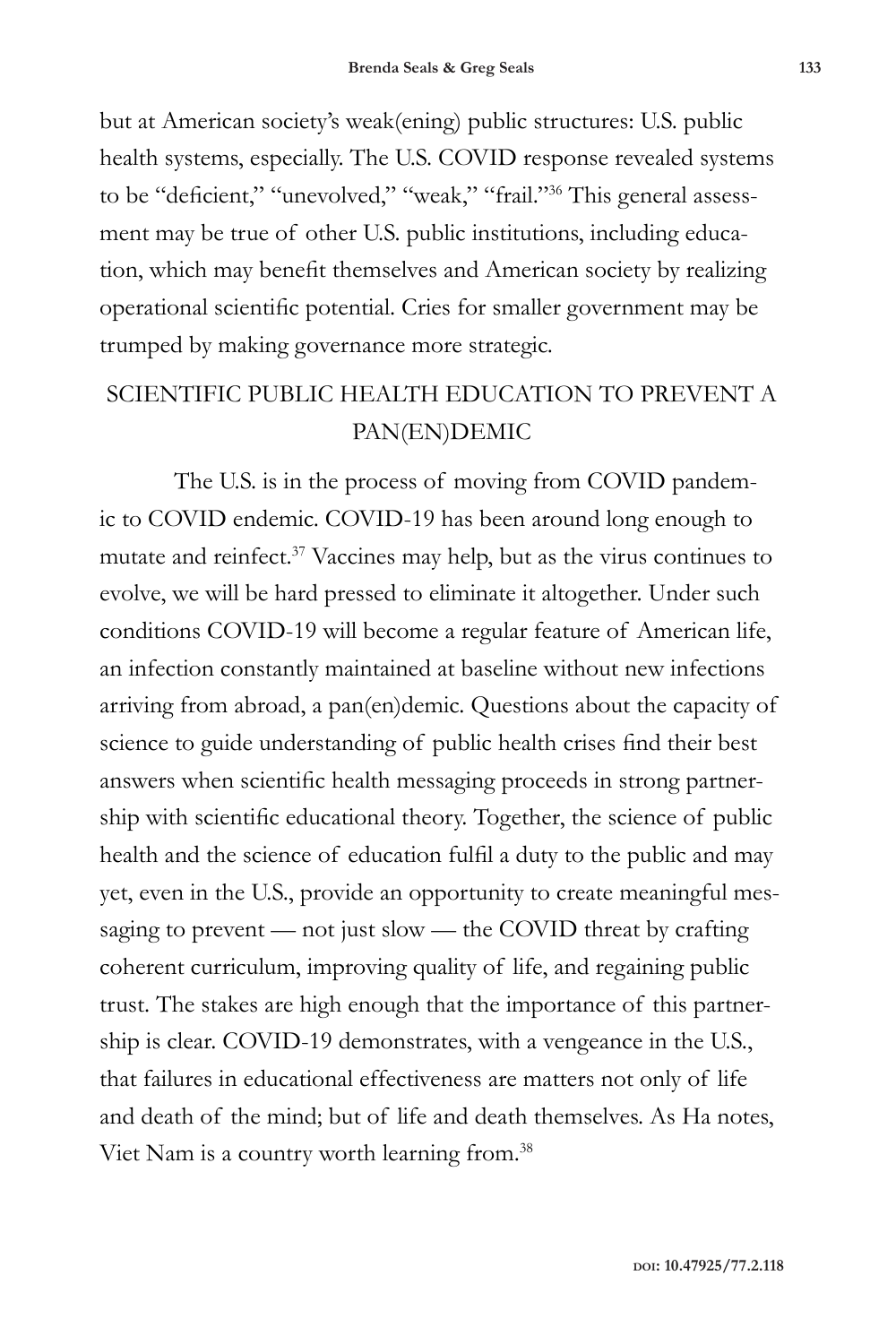1 World Health Organization, "Coronavirus Disease (COVID-19) Dashboard," https:// covid19.who.int/table.

2 John Dewey, *Experience and Education*, Volume 13, 1938-1939 in *John Dewey: The Later Works, 1925-1953*, ed. Jo Ann Boydston (Carbondale, IL: Southern Illinois University Press, 1988), 1-62.

3 Greg Seals, *Teachable Moments and the Science of Education* (New York: Routledge, 2019).

4 John Dewey, "The Determination of Ultimate Values or Aims Through Antecedent or A Priori Speculation or Empirical Inquiry," in *John Dewey: The Later Works,* vol. 13, 263-4.

5 Kieran Egan, *The Educated Mind* (Chicago: University of Chicago Press, 1998).

6 James Beane, "Introduction: What Is a Coherent Curriculum?" and "Conclusion: Toward a Coherent Curriculum" in *Toward a Coherent Curriculum* –Yearbook of the Association for Supervision and Curriculum, 1995 (Reston, VA: Association for Supervision and Instruction,

1995): 1-14, 170-176.

7 Miriam Raider-Roth, "Trusting What You Know," *Teachers College Record* 107, no. 4 (April, 2005): 587-628.

8 Egan, *The Educated Mind*, 275-276.

9 Beane, "Introduction," 6-9, "Conclusion," 173.

10 Beane, "Introduction," 12. Emphasis in original.

11 Raider-Roth, "Trusting What You Know," 589.

12 Gregory Bateson, *Naven* (Cambridge University Press, 1936), 175.

13 Alfred Schutz, "Tiresias, or Our Knowledge of Future Events," in *Alfred Schutz: Collected Papers, Volume II: Studies in Social Theory*, ed. Arvid Brodersen (The Hague, The Netherlands: Martinus Nijhoff, 1971), 281-282.

14 Peter Carruthers, "Are Epistemic Emotions Meta-Cognitive?" *Philosophical Psychology* 30, nos. 1-2 (2017): 58-78.

15 Randall Collins, *Interaction Ritual Chains* ( Princeton University Press, 2004), 106.

16 Dewey, *Experience and Education*, 57.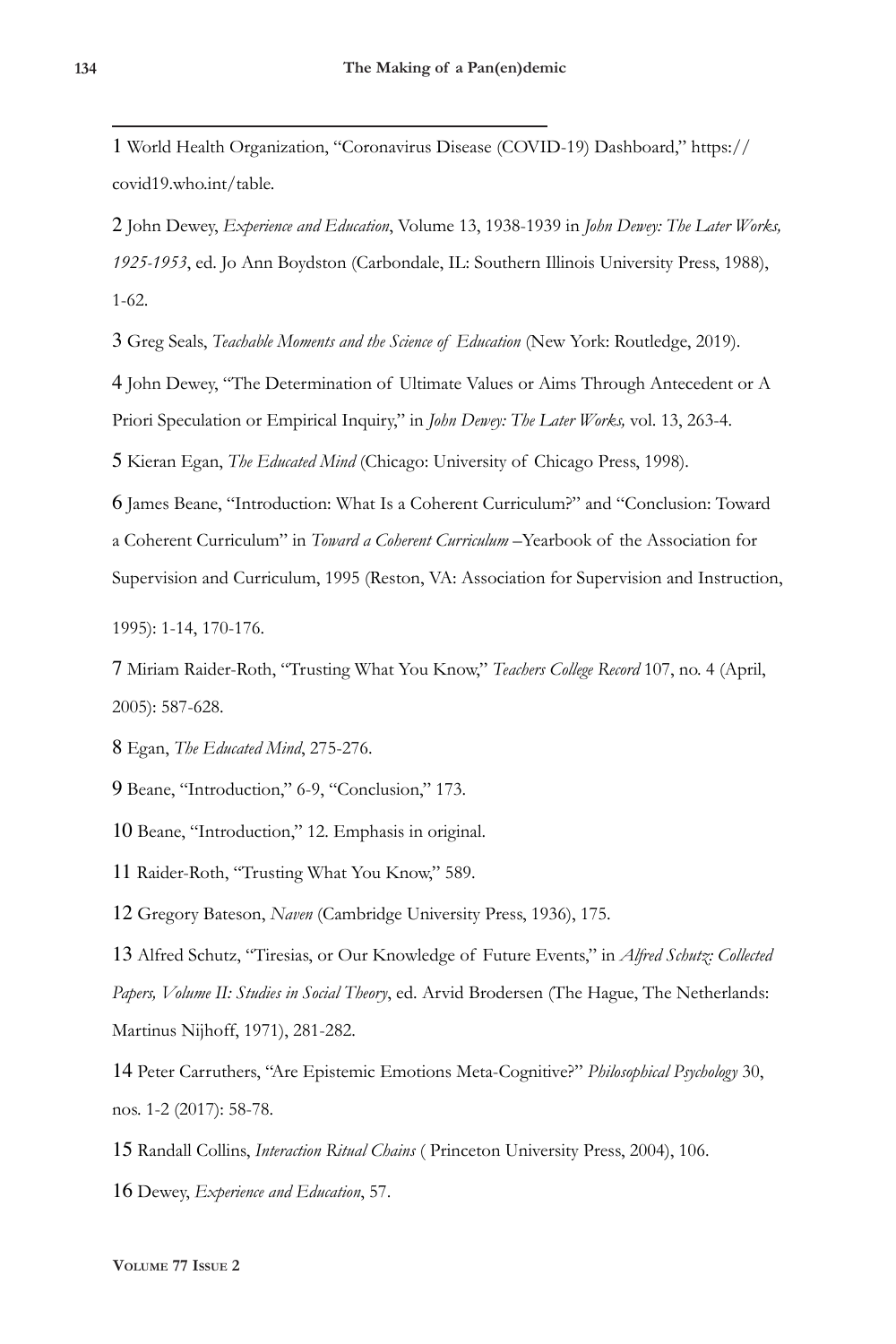17 Sanya Dosani and Chai Dingari, "Three Rules of Coronavirus Communication," *New York Times*, Sept. 2, 2020, https://www.nytimes.com/2020/09/02/opinion/coronavirus-communication.html.

18 Seth Noar and Lucinda Austin, "(Mis)communicating about COVID 19," *Health Communication* 35, no. 14 (December, 2020): 1735-1739.

19 Anjalee Khemlani, "Surgeon General Regrets Mistrust Created by Reversing Guidance Early in the Pandemic," *Yahoo Finance*, 19 January 2021, https://finance.yahoo.com/news/surgeon-general-regrets-mistrust-created-from-reversing-guidance-early-in-pandemic-123031287. html.

20 Joel Rose (National Public Radio), "Yep, Masks and Protective Gear are Still Hard to Get," August 19, 2020. https://www.npr.org/2020/08/19/903612006/yep-masks-and-protectivegear-are-still-hard-get-especially-for-small-buyers.

21 Dosani and Dingari, "Three Rules of Coronavirus Communication."

22 Kristen Malecki, Julie Keating, and Nasia Safdar, "Crisis Communication and Public Perception of COVID-19 Risk in the Era of Social Media," *Clinical Infectious Diseases* 71, no. 12 (June, 2020): 758-763.

23 Bui Ha, et al., "Combating the COVID-19 Epidemic," *International Journal of Environmental Research and Public Health* 17, no. 2 (April, 2020): 3125-3132.

24 Lindsay Dhanani and Berkeley Franz, "Why Public Health Framing Matters," *Social Science and Medicine* 269 (January, 2021): 1135-1137.

25 Ha, "Combating the COVID-19 Epidemic;" Huong Le, et al., "Feasibility of Intersectoral Collaboration in Epidemic Preparedness and Response at Grassroots Levels in the Threat of COVID-19 Pandemic in Viet Nam," *Frontiers in Public Health* 8 (November, 2020): 589-596.

26Ha Nhu, et al., "Knowledge, Attitudes, and Practices of the Vietnamese as Key Factors in Controlling COVID-19," *Journal of Community Health* 45, no. 6 (December, 2020): 1263-1269.

27 Brenda Seals, et al. "Health Organizations and Resilience." Paper presented at American Public Health Association, San Francisco, CA, 2020.

28 Paula Reid, et al., "Birx Warns of 'Broad Surge' Across the Country, as Trump Claims U.S. Is 'Rounding the Turn,'" *CBS News*, October 23, 2020, https://www.cbsnews.com/news/